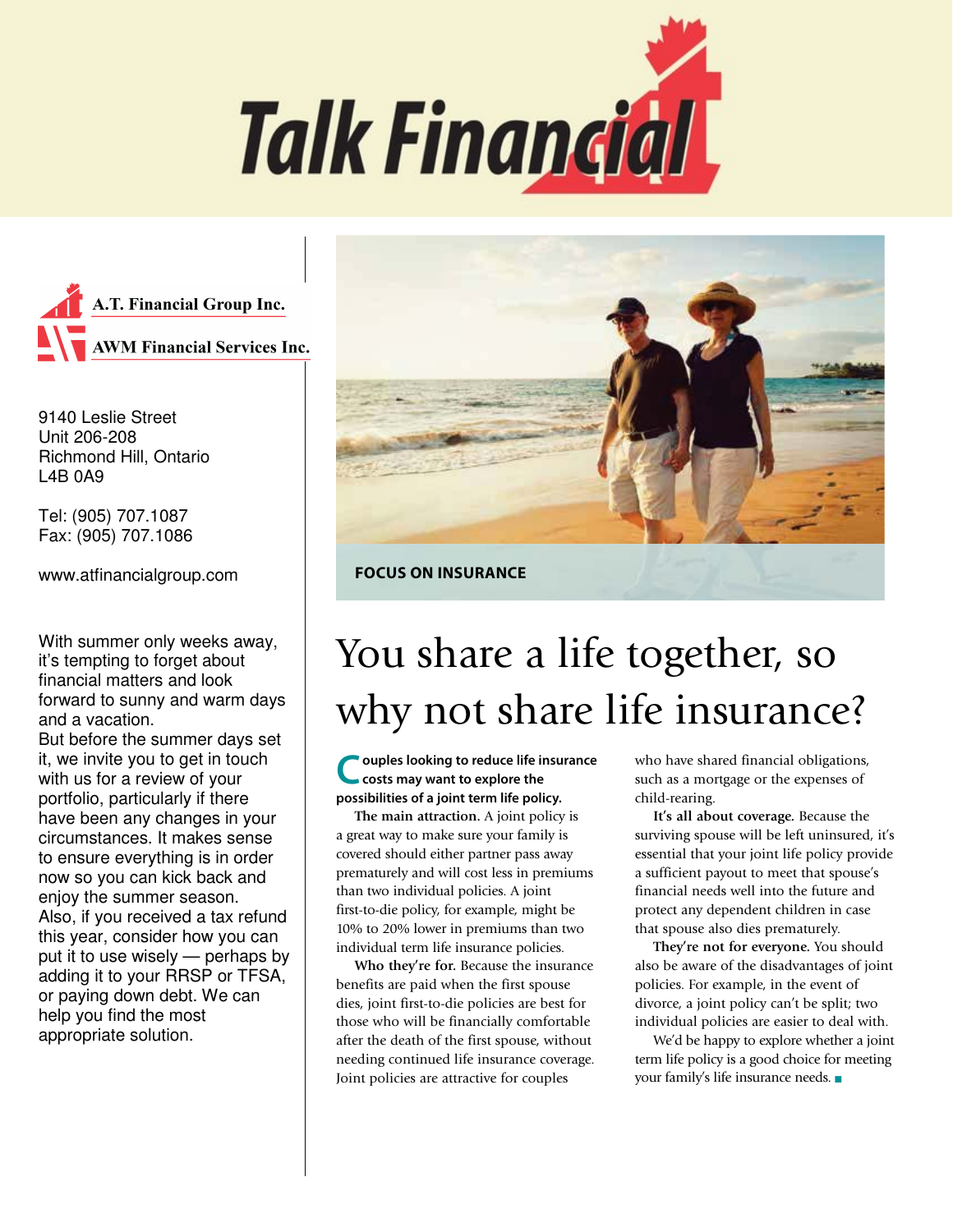# Asset location: Sometimes it's personal

### **I** is common to hear about asset allocation, but asset location **so much.** Yet asset location is very important — it's all about **t's common to hear about asset allocation, but asset location, not determining the most suitable investment vehicle for each mutual fund you hold.**

To start, you're generally best off taking full advantage of the tax breaks the government gives you by contributing your maximum allowable amounts to your Registered Retirement Savings Plan (RRSP) and Tax-Free Savings Account (TFSA). But when you have both

### **SCENARIO 1**

### **Thomas and his RRSP**

Thomas, 40, is building his retirement nest egg and invests \$5,000 in a Canadian short-term bond fund as part of his fixed-income portfolio. He holds this investment in his RRSP. Thomas is following the tax-smart asset location guideline to hold fixed income in an RRSP and equities in a non-registered account.

In a non-registered account, interest income is taxed most heavily, at the same rate as employment income. Equities are more favourably taxed, with tax payable on 50% of capital gains, and only when realized. Canadian dividend-paying funds also receive favourable tax treatment, thanks to the dividend tax credit.

So Thomas holds more lightly taxed equity and Canadian dividend funds in his non-registered account, since he'd lose their tax advantages in his RRSP. And he keeps more heavily taxed fixed-income funds in his RRSP, where they can grow on a tax-

### **SCENARIO 2**

### **Veronika and her TFSA**

Veronika is saving up for a family trip to Europe. She puts \$5,000 into a Canadian short-term bond fund that she holds in her TFSA. Her TFSA is ideal for this purpose — the money can grow tax-free, she can withdraw it tax-free, and she can replenish the funds starting the year after the withdrawal.

The funds you hold in a TFSA are dictated by your investment objective and, of course, your available contribution room. In Veronika's case, her low-risk choice suits saving for a trip. Low-risk funds would also be appropriate for an emergency fund.

TFSAs aren't just for short-term goals, however. In fact, when the goal is long term, it suits many investors to choose funds with the highest potential returns for their TFSA. The higher the returns, the greater the tax would have been if earned outside a TFSA.

### **SCENARIO 3**

registered and non-registered accounts, a number of factors come into play that can influence which types of investments go where. Usually we base asset location on what's most favourable from the tax perspective, in order to maximize after-tax returns. But it's also important to take into account your personal investment

Here are three scenarios using the exact same investment, but

objective and time horizon, which can change things.

with three different asset location outcomes.

**Amir and his non-registered account** Amir is four years away from

retirement. He makes a large fixed-income investment in his non-registered account, including \$5,000 in a Canadian short-term bond fund. It's part of a plan Amir and his advisor put together to protect against the risk of a market downturn in these critical upcoming years. He invests in short-term bonds because they had positive returns during the 2008 market crisis, though he recognizes that past performance may not indicate future results.

The overall plan revolves around funding the initial years of Amir's retirement. He's going to begin drawing retirement income from his non-registered account, so that's where he is now placing this lower-risk investment.

Locating your mutual funds are especially helpful in managing asset location. Investments can be assigned to an RRSP, TFSA, or non-registered account with only a few decisions. In addition, fund companies provide tax slips identifying distributions by type of income, which helps in making taxrelated asset location decisions.

We're here to help ensure your funds are in the vehicles that meet your personal investment objectives while taking advantage of potential tax benefits. ■

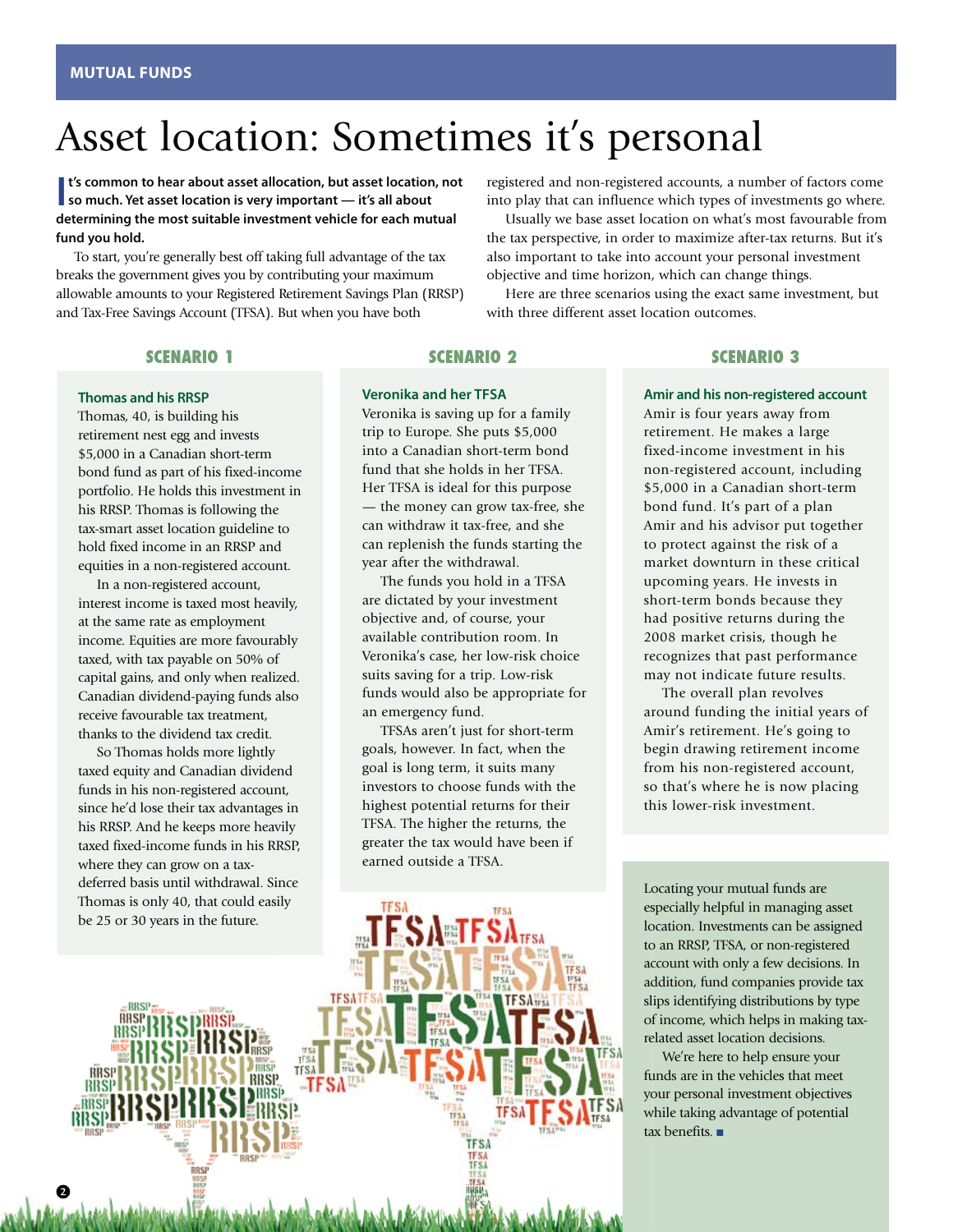### **INVESTING STRATEGY**

## Tax refund? Oh, the choices

Expecting a tax refund? If you apply it strategically, you can stretch that money — even triggering tax deductions, savings, and grants. Here are six ways to make the most of your money.

### **1. Pay down debt**

Use your refund to pay down debt on a credit card, and you'll effectively gain an after-tax rate of return equal to the interest rate. At a 20% interest rate, that's a 20% return.

### **2. Contribute to your RRSP**

Turn your refund into a tax deduction by applying it to your 2015 Registered Retirement Savings Plan (RRSP) contribution (presuming you have sufficient contribution room available). At a marginal tax rate of 35%, a \$2,000 RRSP contribution results in a \$700 tax benefit.

### **3. Contribute to an RESP**

If you have children, you may be using a Registered Education Savings Plan (RESP) to set money aside for their future post-secondary education. Depositing your refund may enable you to get "free money" from the federal government, in the form of the Canada Education Savings Grant (CESG). The CESG adds 20% to the first \$2,500 contributed to an RESP annually.

### **4. Contribute to your TFSA**

Contribute your income tax refund to your Tax-Free Savings Account (TFSA) and it will grow tax-free. A one-time contribution of \$2,000 earning 5% compounded annually will generate more than \$550 in five years.

# The **MONEY** file



### **5. Add to your non-registered investment account**

Invest in equities and Canadian dividend securities in a non-registered account, and the investment income generated will be more favourably taxed than interest income.

### **6. Make a charitable donation**

When you donate your tax refund to charity, not only will you be doing a good deed, but you'll qualify for a charitable donation tax credit. The federal credit is 15% on the first \$200 donated and 29% on contributions above \$200. In addition, if you haven't claimed the credit in the past five years, you may be eligible for the First-Time Donor's Super Credit, for an additional 25% on the first \$1,000 donated.

Want to talk over your available choices? We can help you turn your tax refund into a long-term gain. ■

Source: Canada Revenue Agency (Cra.gc.ca)

### **TAX PLANNING**

### Sometimes, splitting with your spouse is a good thing

The new Family Tax Cut has put income-splitting in the news. Available for 2014 tax filing, the Family Tax Cut provides a nonrefundable tax credit of up to \$2,000 for eligible couples with minor children based on the net reduction of federal tax that would be realized if up to \$50,000 of the higher-earning spouse's taxable income was transferred to the lower-income spouse.

But there are also some not-so-new income-splitting strategies that might enable you and your spouse to save tax.

**Tax-smart investing.** A lower-income spouse who contributes to family expenses often has little or no money left to invest. But if the higher-income spouse pays all the bills and household expenses, it may free up the earning of the lower-income spouse for investing. In a non-registered account, the resulting investment income will be taxed at the lower-income spouse's lower rate.

**Spousal loans.** The higher-income spouse can lend money to the lower-income spouse to invest. As in the previous strategy, the resulting investment income will be more favourably taxed. Note that the loan must charge interest at a rate that is at least equivalent to the



government's prescribed rate, which is currently just 1%. The interest must be paid no later than 30 days after the end of the year and reported as income by the spouse who made the loan.

**TFSA times two.** The higher-income spouse can contribute to his or her own Tax-Free Savings Account (TFSA) and give his or her spouse the funds to contribute to a TFSA as well, resulting in more money in a tax-sheltered environment.

**Spousal RRSP.** If you and your spouse will be in different tax brackets during retirement, you can open a spousal Registered Retirement Savings Plan (RRSP) now for a tax advantage in retirement. Pension-income-splitting allows you to split up to 50% of eligible pension income, but with a spousal RRSP you can split more than 50% of retirement income.

Remember that tax strategies can be complex, so before implementing any of the above, we recommend that you consult with your professional tax advisor. ■